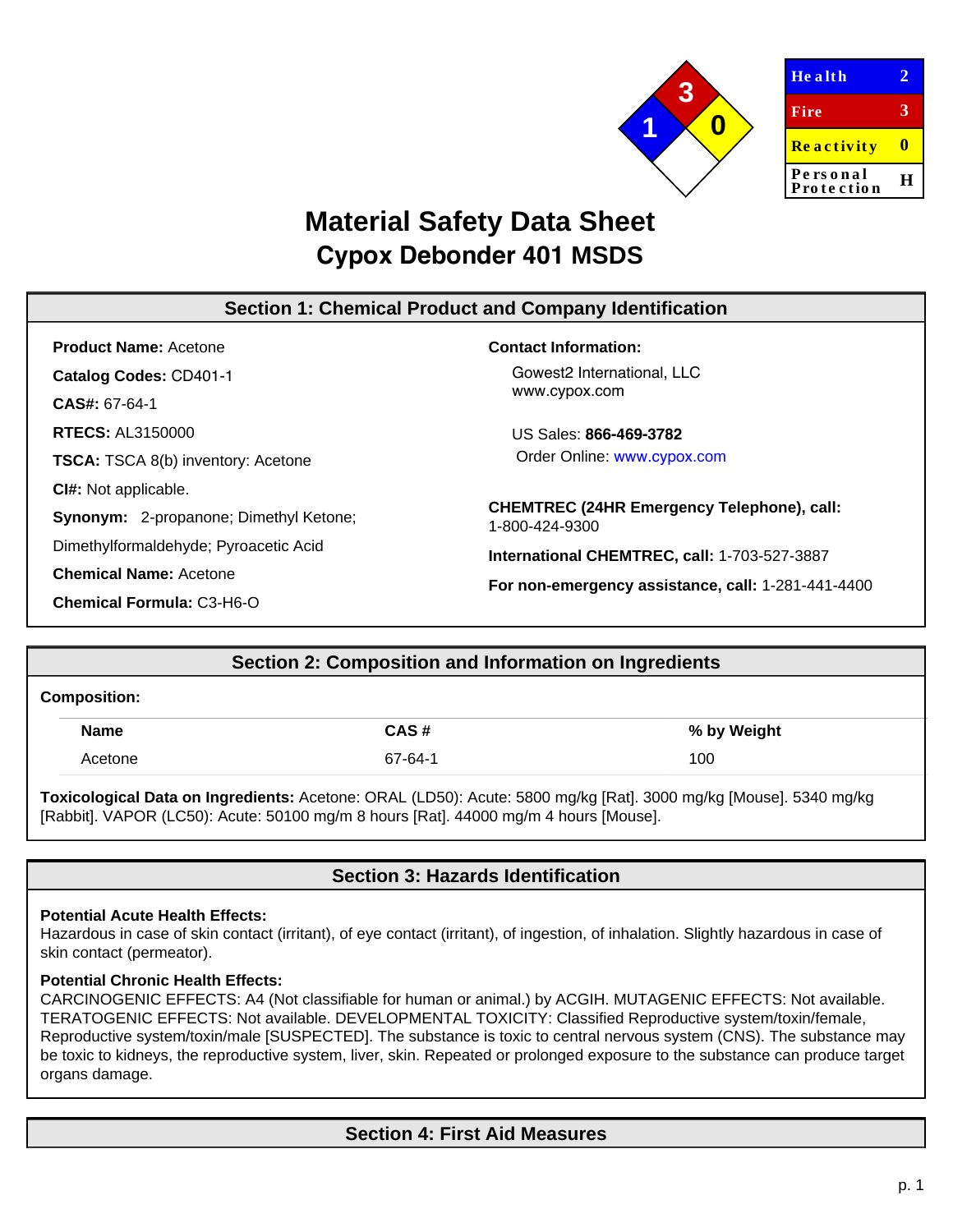### **Eye Contact:**

Check for and remove any contact lenses. Immediately flush eyes with running water for at least 15 minutes, keeping eyelids open. Cold water may be used. Get medical attention.

### **Skin Contact:**

In case of contact, immediately flush skin with plenty of water. Cover the irritated skin with an emollient. Remove contaminated clothing and shoes. Cold water may be used.Wash clothing before reuse. Thoroughly clean shoes before reuse. Get medical attention.

### **Serious Skin Contact:**

Wash with a disinfectant soap and cover the contaminated skin with an anti-bacterial cream. Seek medical attention.

### **Inhalation:**

If inhaled, remove to fresh air. If not breathing, give artificial respiration. If breathing is difficult, give oxygen. Get medical attention if symptoms appear.

### **Serious Inhalation:**

Evacuate the victim to a safe area as soon as possible. Loosen tight clothing such as a collar, tie, belt or waistband. If breathing is difficult, administer oxygen. If the victim is not breathing, perform mouth-to-mouth resuscitation. Seek medical attention.

### **Ingestion:**

Do NOT induce vomiting unless directed to do so by medical personnel. Never give anything by mouth to an unconscious person. Loosen tight clothing such as a collar, tie, belt or waistband. Get medical attention if symptoms appear.

**Serious Ingestion:** Not available.

# **Section 5: Fire and Explosion Data**

**Flammability of the Product:** Flammable.

**Auto-Ignition Temperature:** 465°C (869°F)

**Flash Points:** CLOSED CUP: -20°C (-4°F). OPEN CUP: -9°C (15.8°F) (Cleveland).

**Flammable Limits:** LOWER: 2.6% UPPER: 12.8%

**Products of Combustion:** These products are carbon oxides (CO, CO2).

**Fire Hazards in Presence of Various Substances:** Highly flammable in presence of open flames and sparks, of heat.

### **Explosion Hazards in Presence of Various Substances:**

Risks of explosion of the product in presence of mechanical impact: Not available. Slightly explosive in presence of open flames and sparks, of oxidizing materials, of acids.

### **Fire Fighting Media and Instructions:**

Flammable liquid, soluble or dispersed in water. SMALL FIRE: Use DRY chemical powder. LARGE FIRE: Use alcohol foam, water spray or fog.

**Special Remarks on Fire Hazards:** Vapor may travel considerable distance to source of ignition and flash back.

### **Special Remarks on Explosion Hazards:**

Forms explosive mixtures with hydrogen peroxide, acetic acid, nitric acid, nitric acid + sulfuric acid, chromic anydride, chromyl chloride, nitrosyl chloride, hexachloromelamine, nitrosyl perchlorate, nitryl perchlorate, permonosulfuric acid, thiodiglycol + hydrogen peroxide, potassium ter-butoxide, sulfur dichloride, 1-methyl-1,3-butadiene, bromoform, carbon, air, chloroform, thitriazylperchlorate.

### **Section 6: Accidental Release Measures**

### **Small Spill:**

Dilute with water and mop up, or absorb with an inert dry material and place in an appropriate waste disposal container.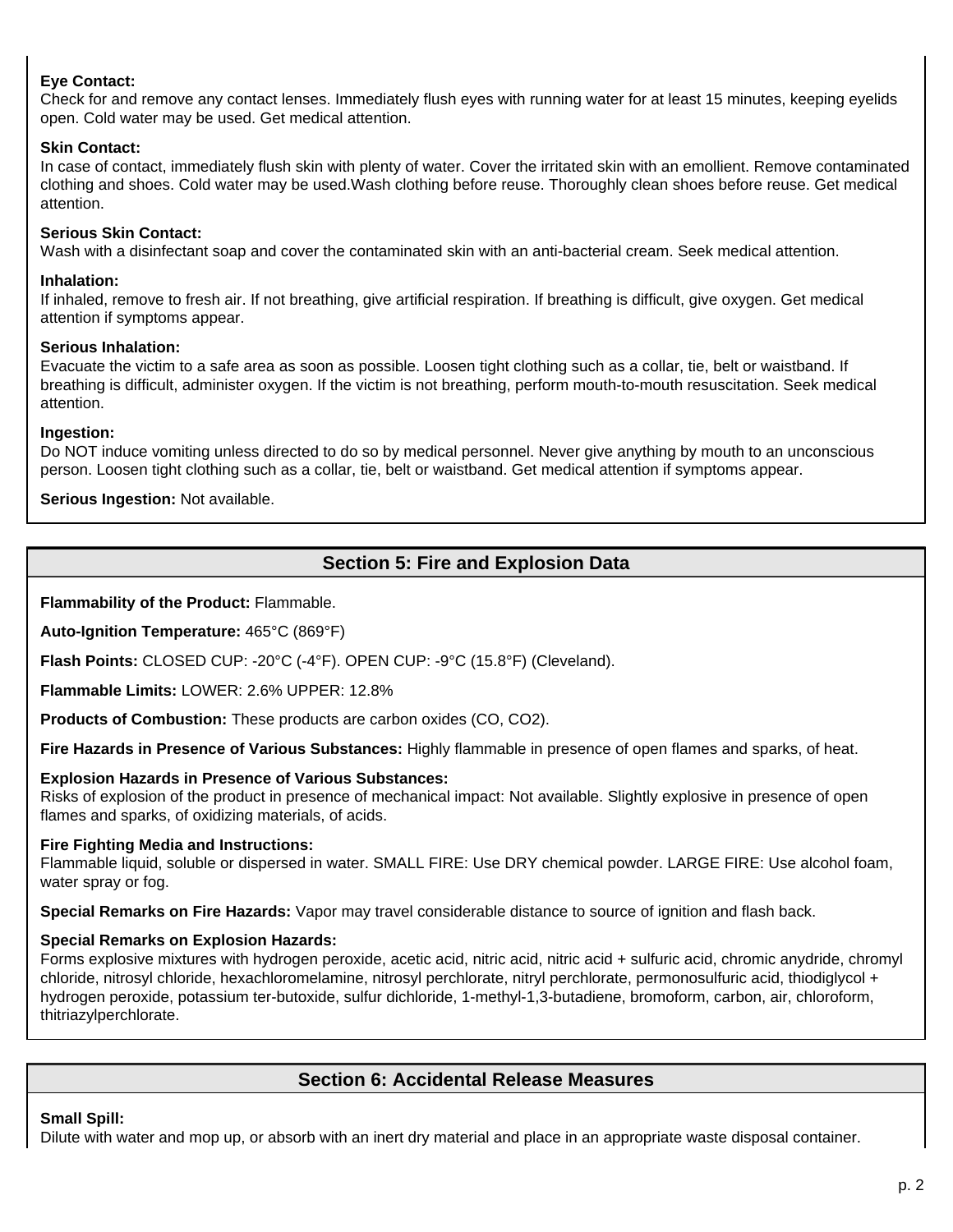### **Large Spill:**

Flammable liquid. Keep away from heat. Keep away from sources of ignition. Stop leak if without risk. Absorb with DRY earth, sand or other non-combustible material. Do not touch spilled material. Prevent entry into sewers, basements or confined areas; dike if needed. Be careful that the product is not present at a concentration level above TLV. Check TLV on the MSDS and with local authorities.

### **Section 7: Handling and Storage**

### **Precautions:**

Keep locked up.. Keep away from heat. Keep away from sources of ignition. Ground all equipment containing material. Do not ingest. Do not breathe gas/fumes/ vapor/spray. Wear suitable protective clothing. In case of insufficient ventilation, wear suitable respiratory equipment. If ingested, seek medical advice immediately and show the container or the label. Avoid contact with skin and eyes. Keep away from incompatibles such as oxidizing agents, reducing agents, acids, alkalis.

### **Storage:**

Store in a segregated and approved area (flammables area) . Keep container in a cool, well-ventilated area. Keep container tightly closed and sealed until ready for use. Keep away from direct sunlight and heat and avoid all possible sources of ignition (spark or flame).

# **Section 8: Exposure Controls/Personal Protection**

### **Engineering Controls:**

Provide exhaust ventilation or other engineering controls to keep the airborne concentrations of vapors below their respective threshold limit value. Ensure that eyewash stations and safety showers are proximal to the work-station location.

### **Personal Protection:**

Splash goggles. Lab coat. Vapor respirator. Be sure to use an approved/certified respirator or equivalent. Gloves.

### **Personal Protection in Case of a Large Spill:**

Splash goggles. Full suit. Vapor respirator. Boots. Gloves. A self contained breathing apparatus should be used to avoid inhalation of the product. Suggested protective clothing might not be sufficient; consult a specialist BEFORE handling this product.

### **Exposure Limits:**

TWA: 500 STEL: 750 (ppm) from ACGIH (TLV) [United States] TWA: 750 STEL: 1000 (ppm) from OSHA (PEL) [United States] TWA: 500 STEL: 1000 [Austalia] TWA: 1185 STEL: 2375 (mg/m3) [Australia] TWA: 750 STEL: 1500 (ppm) [United Kingdom (UK)] TWA: 1810 STEL: 3620 (mg/m3) [United Kingdom (UK)] TWA: 1800 STEL: 2400 from OSHA (PEL) [United States]Consult local authorities for acceptable exposure limits.

### **Section 9: Physical and Chemical Properties**

### **Physical state and appearance:** Liquid.

**Odor:** Fruity. Mint-like. Fragrant. Ethereal

**Taste:** Pungent, Sweetish

**Molecular Weight:** 58.08 g/mole

**Color:** Colorless. Clear

**pH (1% soln/water):** Not available.

**Boiling Point:** 56.2°C (133.2°F)

**Melting Point:** -95.35 (-139.6°F)

**Critical Temperature:** 235°C (455°F)

**Specific Gravity:** 0.79 (Water = 1)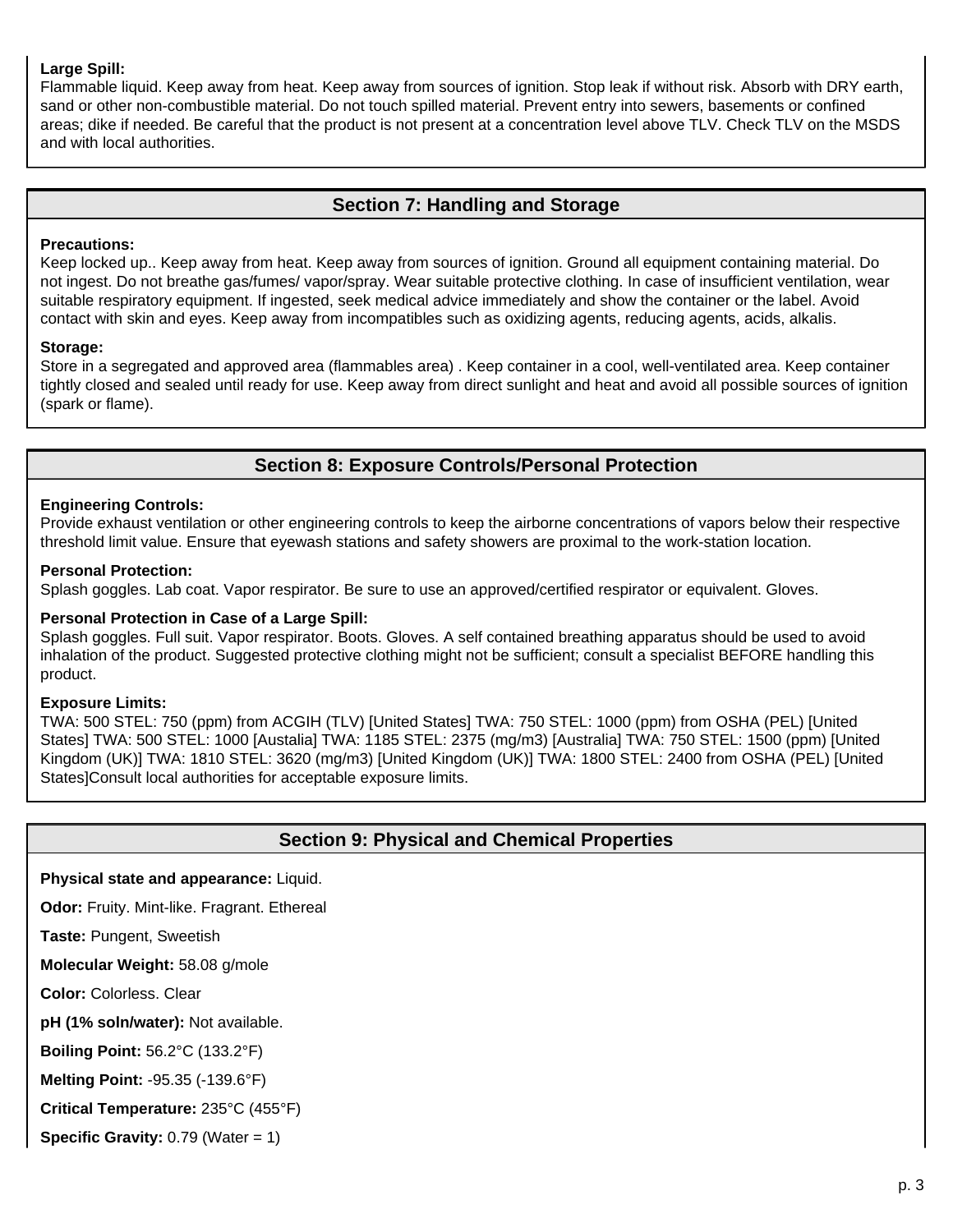**Vapor Pressure:** 24 kPa (@ 20°C) **Vapor Density:** 2 (Air = 1) **Volatility:** Not available. **Odor Threshold:** 62 ppm **Water/Oil Dist. Coeff.:** The product is more soluble in water; log(oil/water) = -0.2 **Ionicity (in Water):** Not available. **Dispersion Properties:** See solubility in water. **Solubility:** Easily soluble in cold water, hot water.

# **Section 10: Stability and Reactivity Data**

**Stability:** The product is stable.

**Instability Temperature:** Not available.

**Conditions of Instability:** Excess heat, ignition sources, exposure to moisture, air, or water, incompatible materials.

**Incompatibility with various substances:** Reactive with oxidizing agents, reducing agents, acids, alkalis.

**Corrosivity:** Non-corrosive in presence of glass.

**Special Remarks on Reactivity:** Not available.

**Special Remarks on Corrosivity:** Not available.

**Polymerization:** Will not occur.

# **Section 11: Toxicological Information**

**Routes of Entry:** Absorbed through skin. Dermal contact. Eye contact. Inhalation.

### **Toxicity to Animals:**

WARNING: THE LC50 VALUES HEREUNDER ARE ESTIMATED ON THE BASIS OF A 4-HOUR EXPOSURE. Acute oral toxicity (LD50): 3000 mg/kg [Mouse]. Acute toxicity of the vapor (LC50): 44000 mg/m3 4 hours [Mouse].

### **Chronic Effects on Humans:**

CARCINOGENIC EFFECTS: A4 (Not classifiable for human or animal.) by ACGIH. DEVELOPMENTAL TOXICITY: Classified Reproductive system/toxin/female, Reproductive system/toxin/male [SUSPECTED]. Causes damage to the following organs: central nervous system (CNS). May cause damage to the following organs: kidneys, the reproductive system, liver, skin.

### **Other Toxic Effects on Humans:**

Hazardous in case of skin contact (irritant), of ingestion, of inhalation. Slightly hazardous in case of skin contact (permeator).

**Special Remarks on Toxicity to Animals:** Not available.

### **Special Remarks on Chronic Effects on Humans:**

May affect genetic material (mutagenicity) based on studies with yeast (S. cerevisiae), bacteria, and hamster fibroblast cells. May cause reproductive effects (fertility) based upon animal studies. May contain trace amounts of benzene and formaldehyde which may cancer and birth defects. Human: passes the placental barrier.

### **Special Remarks on other Toxic Effects on Humans:**

Acute Potential Health Effects: Skin: May cause skin irritation. May be harmful if absorbed through the skin. Eyes: Causes eye irritation, characterized by a burning sensation, redness, tearing, inflammation, and possible corneal injury. Inhalation: Inhalation at high concentrations affects the sense organs, brain and causes respiratory tract irritation. It also may affect the Central Nervous System (behavior) characterized by dizzness, drowsiness, confusion, headache, muscle weakeness, and possibly motor incoordination, speech abnormalities, narcotic effects and coma. Inhalation may also affect the gastrointestinal tract (nausea, vomiting). Ingestion: May cause irritation of the digestive (gastrointestinal) tract (nausea, vomiting). It may also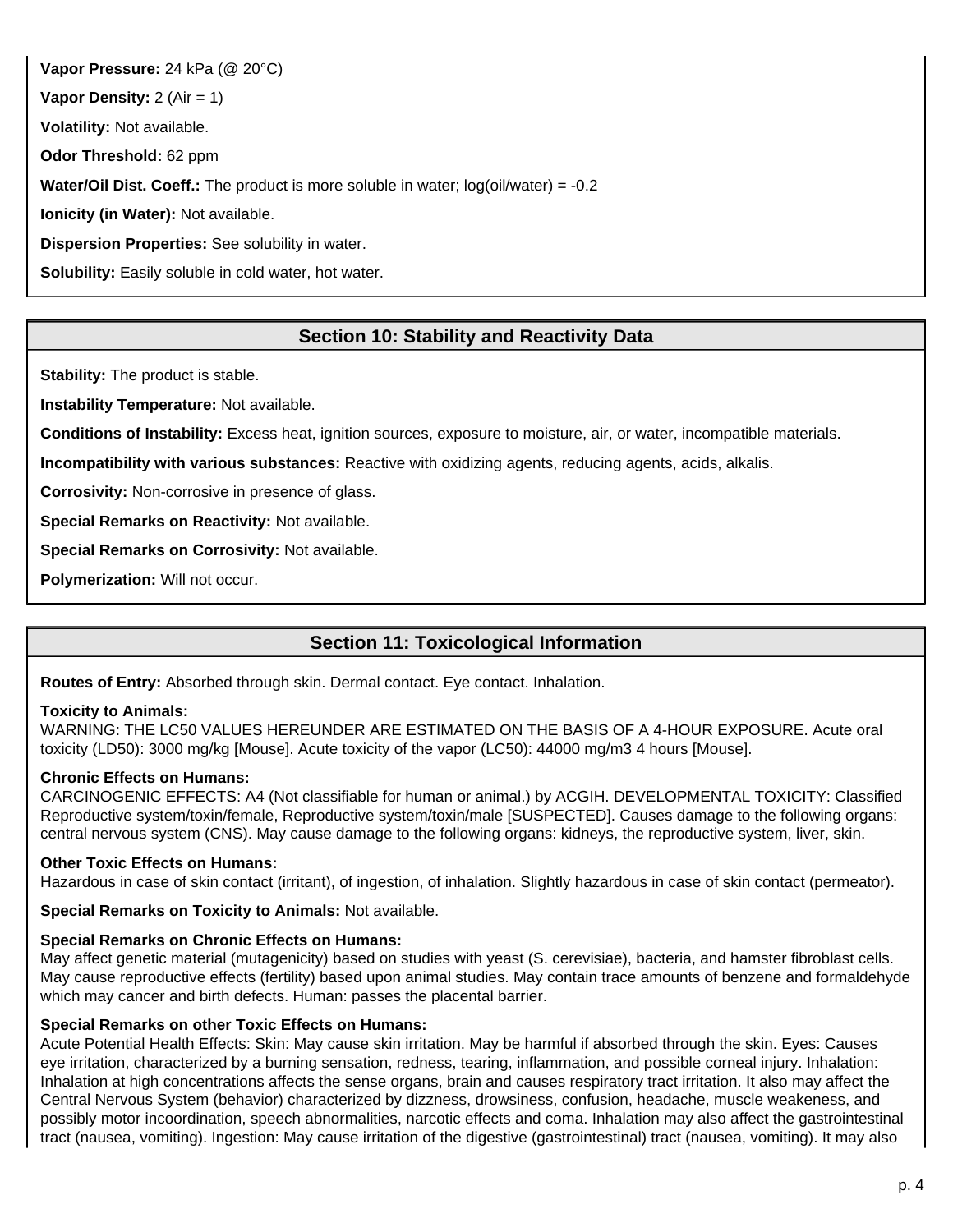affect the Central Nevous System (behavior), characterized by depression, fatigue, excitement, stupor, coma, headache, altered sleep time, ataxia, tremors as well at the blood, liver, and urinary system (kidney, bladder, ureter) and endocrine system. May also have musculoskeletal effects. Chronic Potential Health Effects: Skin: May cause dermatitis. Eyes: Eye irritation.

# **Section 12: Ecological Information**

### **Ecotoxicity:**

Ecotoxicity in water (LC50): 5540 mg/l 96 hours [Trout]. 8300 mg/l 96 hours [Bluegill]. 7500 mg/l 96 hours [Fatthead Minnow]. 0.1 ppm any hours [Water flea].

**BOD5 and COD:** Not available.

### **Products of Biodegradation:**

Possibly hazardous short term degradation products are not likely. However, long term degradation products may arise.

**Toxicity of the Products of Biodegradation:** The product itself and its products of degradation are not toxic.

**Special Remarks on the Products of Biodegradation:** Not available.

# **Section 13: Disposal Considerations**

### **Waste Disposal:**

Waste must be disposed of in accordance with federal, state and local environmental control regulations.

# **Section 14: Transport Information**

**DOT Classification:** CLASS 3: Flammable liquid.

**Identification:** : Acetone UNNA: 1090 PG: II

**Special Provisions for Transport:** Not available.

# **Section 15: Other Regulatory Information**

### **Federal and State Regulations:**

California prop. 65: This product contains the following ingredients for which the State of California has found to cause reproductive harm (male) which would require a warning under the statute: Benzene California prop. 65: This product contains the following ingredients for which the State of California has found to cause birth defects which would require a warning under the statute: Benzene California prop. 65: This product contains the following ingredients for which the State of California has found to cause cancer which would require a warning under the statute: Benzene, Formaldehyde Connecticut hazardous material survey.: Acetone Illinois toxic substances disclosure to employee act: Acetone Illinois chemical safety act: Acetone New York release reporting list: Acetone Rhode Island RTK hazardous substances: Acetone Pennsylvania RTK: Acetone Florida: Acetone Minnesota: Acetone Massachusetts RTK: Acetone Massachusetts spill list: Acetone New Jersey: Acetone New Jersey spill list: Acetone Louisiana spill reporting: Acetone California List of Hazardous Substances (8 CCR 339): Acetone TSCA 8(b) inventory: Acetone TSCA 4(a) final test rules: Acetone TSCA 8(a) IUR: Acetone

### **Other Regulations:**

OSHA: Hazardous by definition of Hazard Communication Standard (29 CFR 1910.1200). EINECS: This product is on the European Inventory of Existing Commercial Chemical Substances.

### **Other Classifications:**

### **WHMIS (Canada):**

CLASS B-2: Flammable liquid with a flash point lower than 37.8°C (100°F). CLASS D-2B: Material causing other toxic effects (TOXIC).